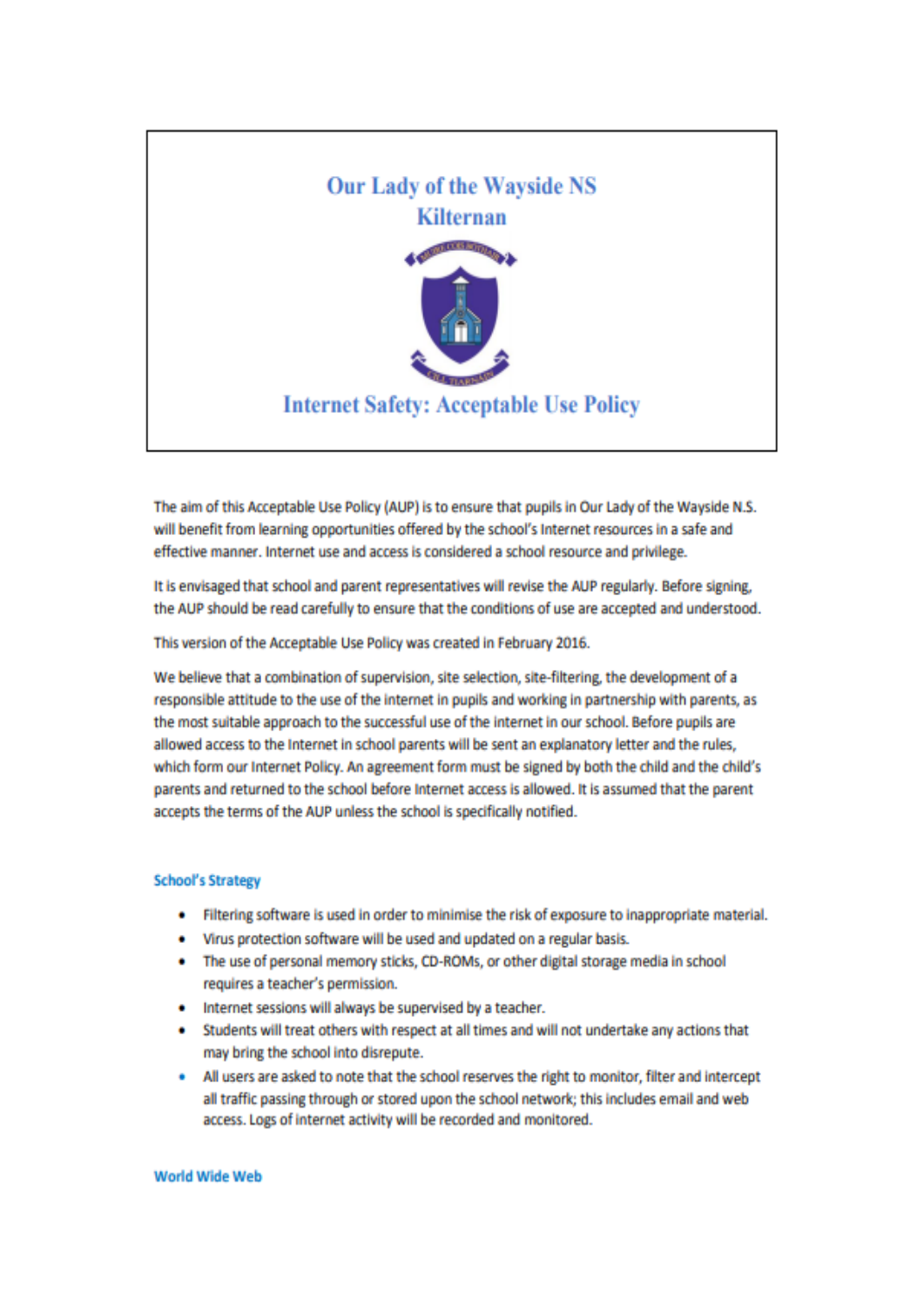The Internet has the potential to provide access from the classroom to educational resources within Ireland and many parts of the world. The benefits of internet access in schools include

- . Research for classwork / projects as assigned by the teacher
- . Access to libraries, online references , art galleries, museums
- . Visits to sites with suitable and appropriate educational content
- . Publishing and maintaining a school website.

#### **Guidelines**

- Pupils will receive training in the area of internet safety.
- Full teacher supervision should be maintained where pupils are engaged in using the internet.
- Students will not intentionally visit Internet sites that contain obscene, illegal, or otherwise objectionable material.
- Students will report accidental accessing of inappropriate materials in accordance with school procedures.
- . Students will use the Internet for educational purposes only during class time.
- Students will not copy information into assignments and fail to acknowledge the source.
- Students will never disclose or publicise personal information.
- Downloading materials or images not relevant to their studies, is in direct breach of the school's acceptable use policy.

#### **E** Mail

- . Students will not send or receive any material that is illegal, obscene, defamatory or that is intended to annoy or intimidate another person.
- . Students will not reveal their own or other people's personal details, such as names, addresses or telephone numbers or pictures.
- Students will note that sending and receiving email attachments is subject to permission from their teacher.
- . Students will not have access to chat rooms, discussion forums, messaging or other electronic communication fora.

#### **School Website**

- . Pupils will be given the opportunity to publish projects, artwork or schoolwork on the School Website.
- . The publication of student work will be co-ordinated by a teacher.
- Personal pupil information, home addresses and contact details will not be published on the school website.
- Class lists will not be published.
- Pupils' full names will not be published beside their photograph.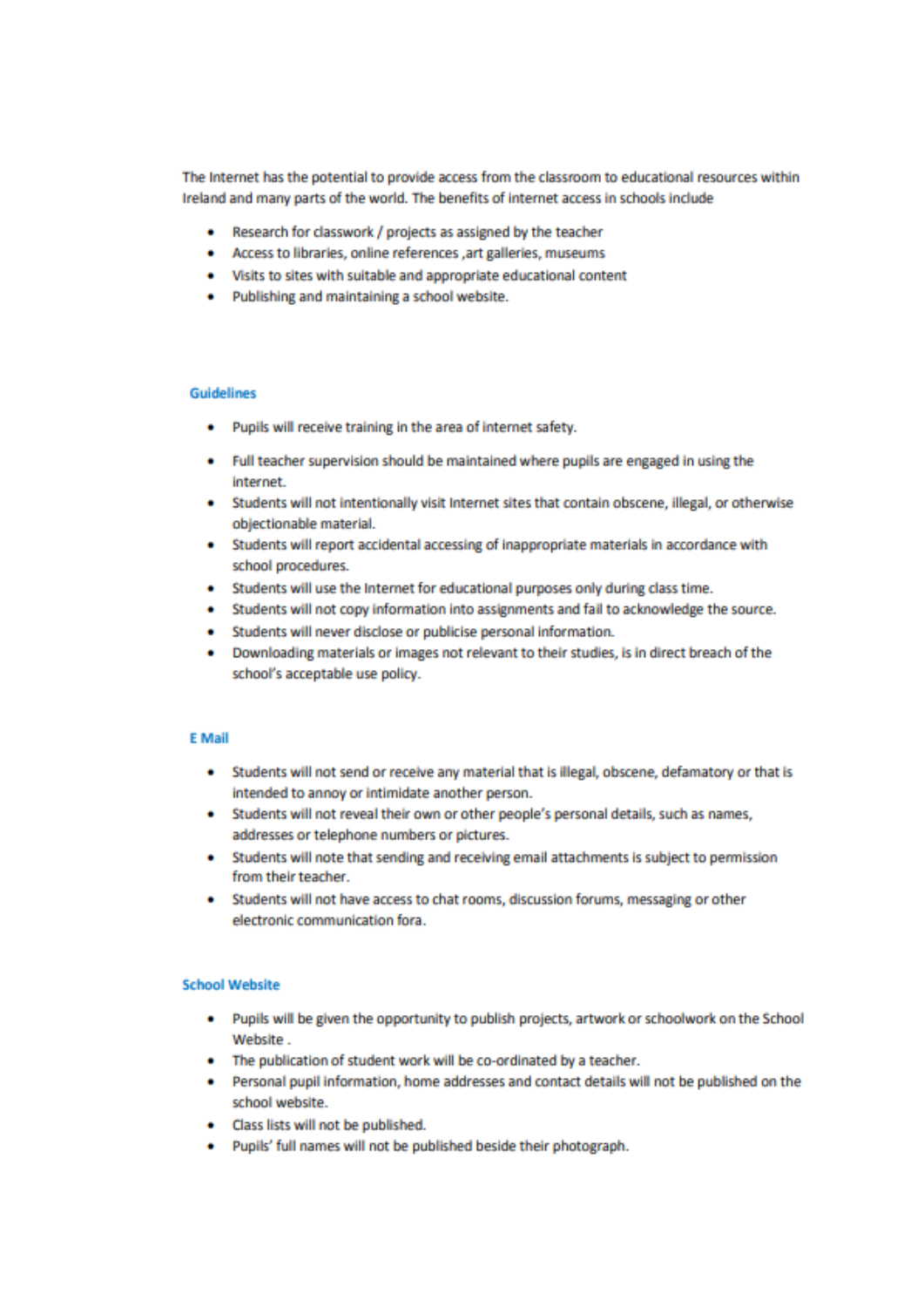- . Digital photographs, video clips and audio clips will focus on groups and group activities rather than on individual pupils.
- . Permission to publish a student's work will be sought from pupil/parents/guardians. This permission may be withdrawn at any time.

### **Social Media**

The safety of our children on the web is of utmost importance so the following rules apply to the school and parents.

- Any messages written on social media are treated in the same way as written messages to the school.
- . Avoid any negative conversations about children, staff or parents on social media accounts.
- . Please do not request to "friend" a member of staff in the school. The staff would like to keep their personal lives personal. It may be awkward for a staff member to be asked to ignore a Facebook or other social network request.

## **Personal Devices**

Pupils using their own technology in school, such as leaving a mobile phone turned on or using it in class, sending nuisance text messages, or the unauthorised taking of images with a mobile phone camera, still or moving is in direct breach of the school's acceptable use policy. Please see mobile phone policy for further information

**Ratification** 

This policy was ratified on 27th March 2017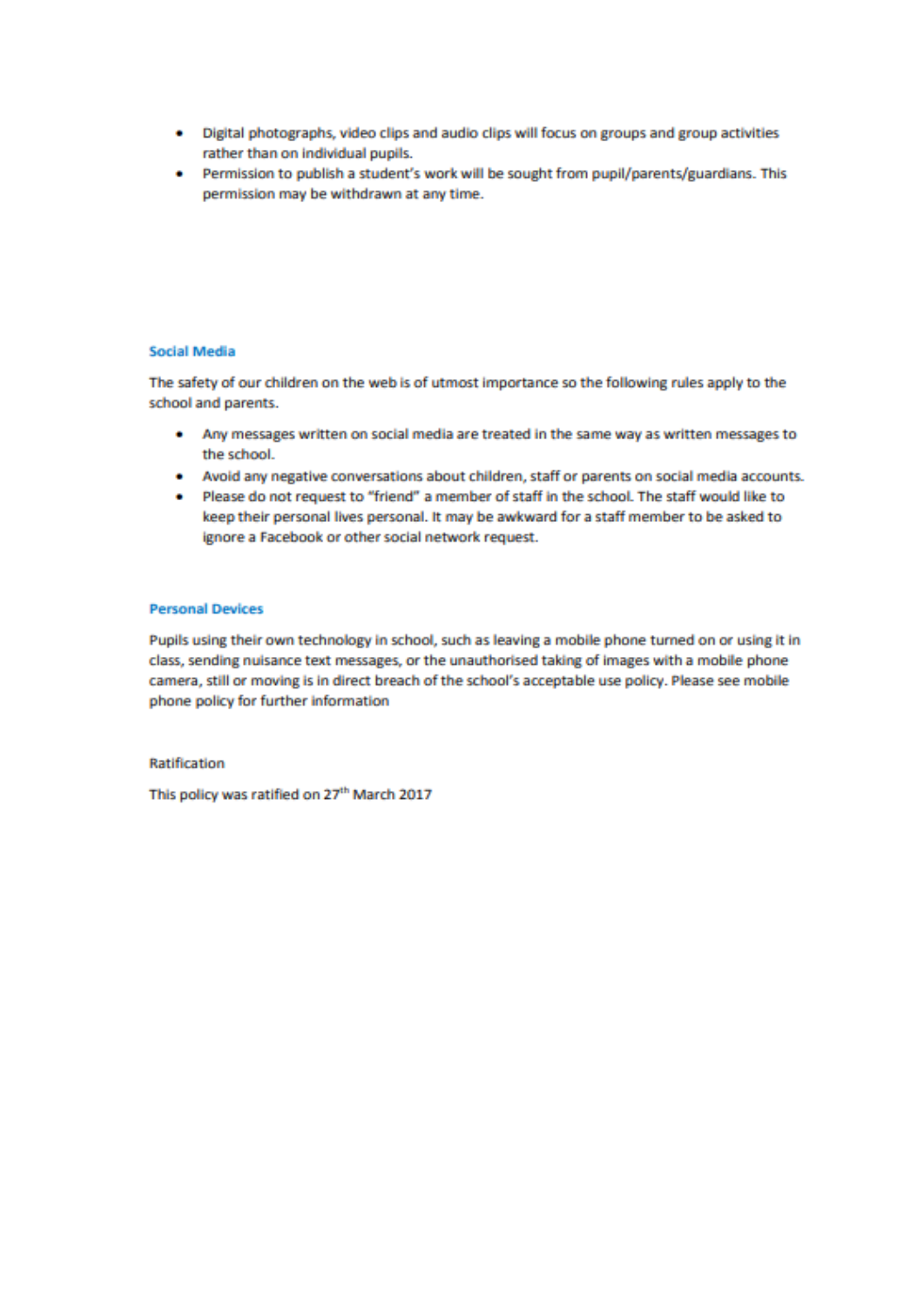#### **Permission Form:**

Please review the attached school Internet acceptable Use Policy, and sign and return this permission form to the office.

**School Name:** 

Class: 

# **Student**

I agree to follow the school's Acceptable Use Policy on the use of the Internet. I will use the Internet in a responsible way and obey all the rules explained to me by the school.

## Parent/Guardian

As the parent or legal guardian of the above student, I have read the Acceptable Use Policy and grant permission for my son or daughter or the child in my care to access the Internet. I understand that Internet access is intended for educational purposes. I also understand that every reasonable precaution has been taken by the school to provide for online safety but the school cannot be held responsible if students access unsuitable websites.

| I accept the above paragraph                                                                                                                                                                                                                                                                  |  | I do not accept the above paragraph     |  |
|-----------------------------------------------------------------------------------------------------------------------------------------------------------------------------------------------------------------------------------------------------------------------------------------------|--|-----------------------------------------|--|
| (Please tick as appropriate)                                                                                                                                                                                                                                                                  |  |                                         |  |
| In relation to the school website, I accept that, if the school considers it appropriate, my child's<br>schoolwork may be chosen for inclusion on the website. I understand and accept the terms of the<br>Acceptable Use Policy relating to publishing students' work on the school website. |  |                                         |  |
| I accept the above paragraph                                                                                                                                                                                                                                                                  |  | I do not accept the above paragraph     |  |
| (Please tick as appropriate)                                                                                                                                                                                                                                                                  |  |                                         |  |
|                                                                                                                                                                                                                                                                                               |  |                                         |  |
|                                                                                                                                                                                                                                                                                               |  |                                         |  |
|                                                                                                                                                                                                                                                                                               |  | Date: -----------------                 |  |
| <b>Address:</b>                                                                                                                                                                                                                                                                               |  | Telephone: ---------------------------- |  |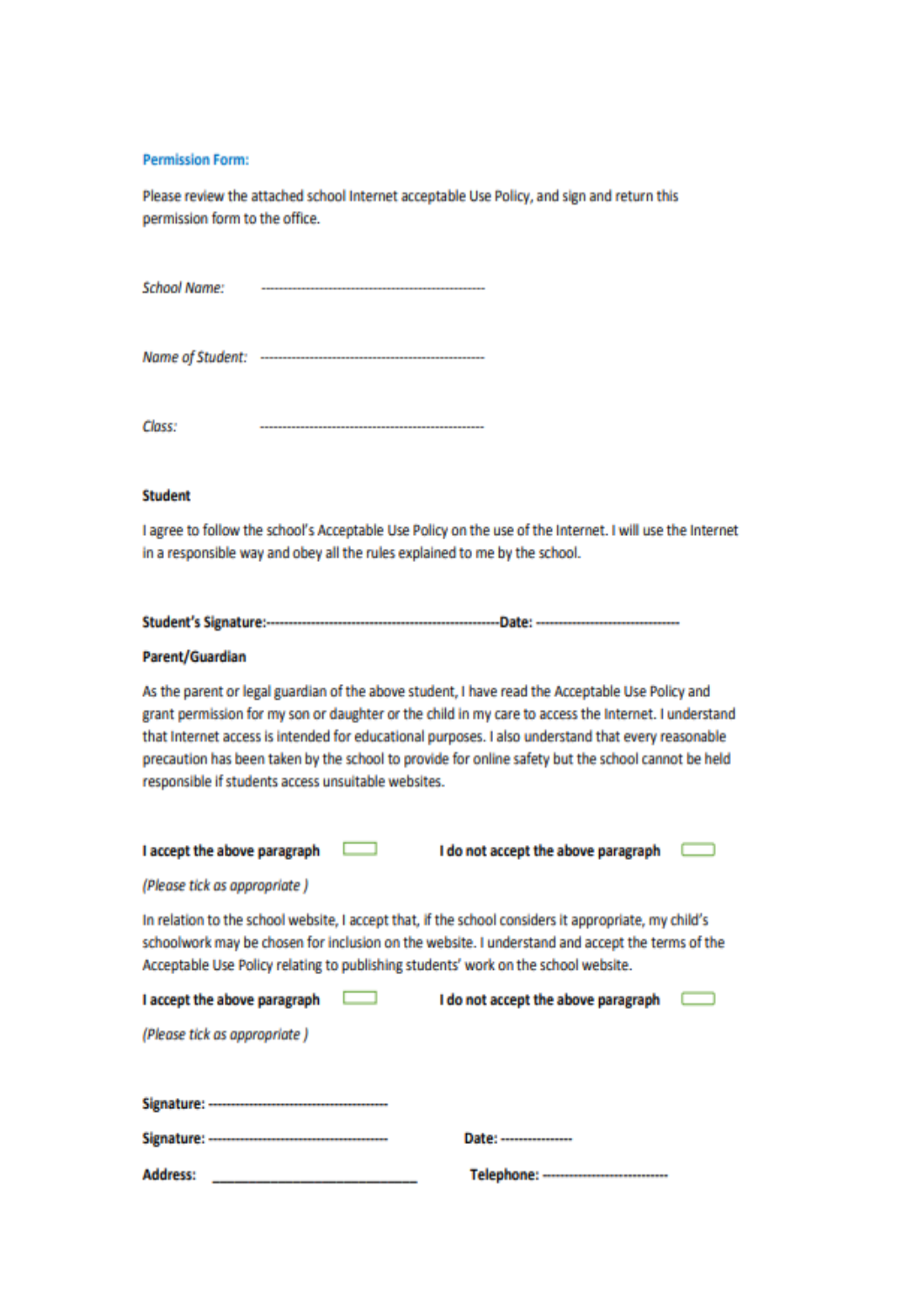Dear Parent/Guardian

# **Re: Internet Permission Form**

As part of the school's education programme we offer pupils supervised access to the Internet. This allows students access to a large array of online educational resources that we believe can greatly enhance the learning experience.

However, access to and use of the Internet requires responsibility on the part of the user and the school. These responsibilities are outlined in the school's Acceptable Use Policy (enclosed). It is important that this enclosed document is read carefully, signed by a parent or guardian and returned to the school.

Although the school takes active steps to promote safe use of the Internet, it recognises the possibility that students may accidentally or deliberately access inappropriate or objectionable material.

The school respects each family's right to decide whether or not to allow their children access to the Internet as defined by the school's Acceptable Use Policy.

Having read the terms of our school's Acceptable Use Policy, you may like to take a moment to consider how the Internet is used in your own home, and see if there is any way you could make it safer for your own family.